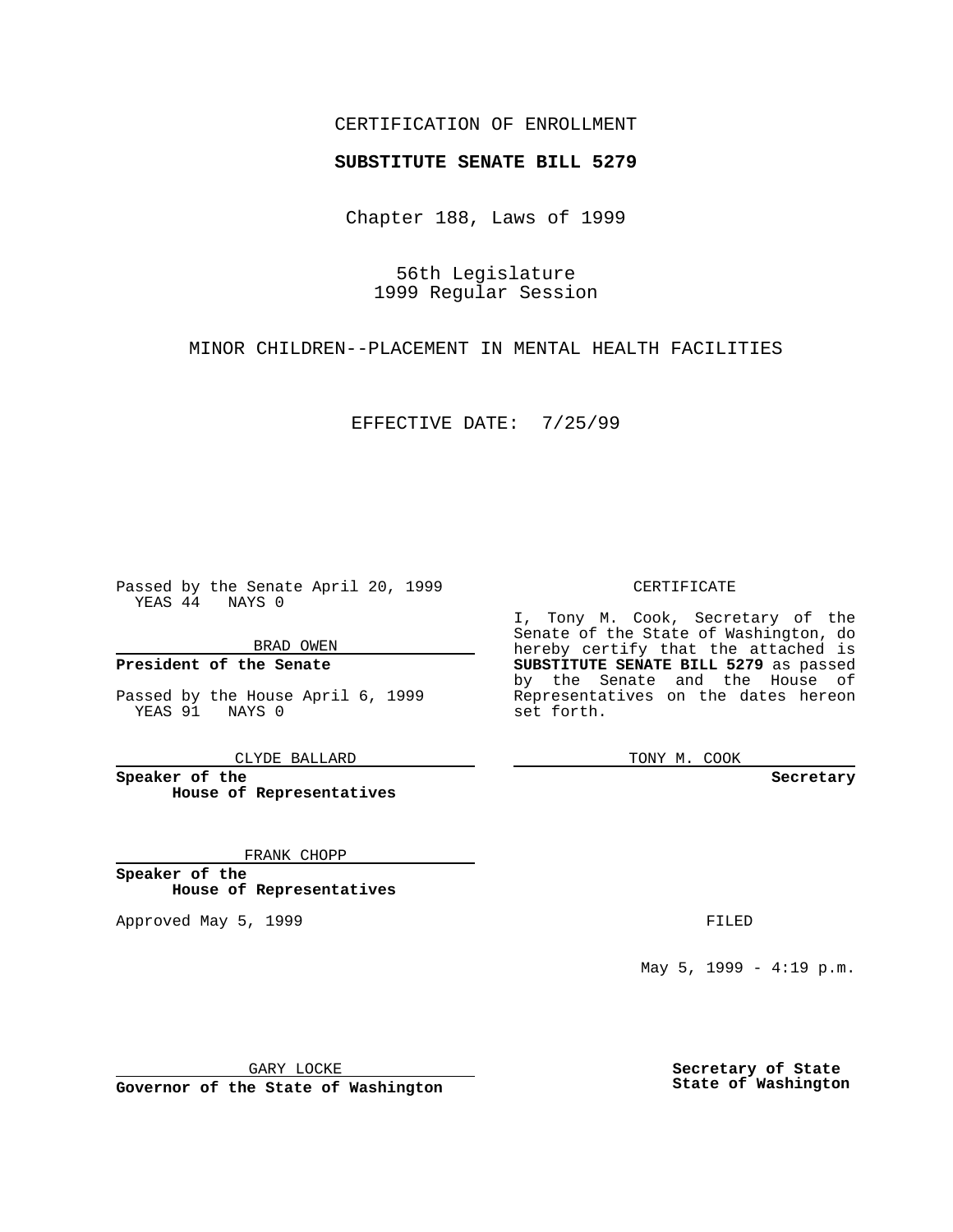## **SUBSTITUTE SENATE BILL 5279** \_\_\_\_\_\_\_\_\_\_\_\_\_\_\_\_\_\_\_\_\_\_\_\_\_\_\_\_\_\_\_\_\_\_\_\_\_\_\_\_\_\_\_\_\_\_\_

\_\_\_\_\_\_\_\_\_\_\_\_\_\_\_\_\_\_\_\_\_\_\_\_\_\_\_\_\_\_\_\_\_\_\_\_\_\_\_\_\_\_\_\_\_\_\_

#### AS AMENDED BY THE HOUSE

Passed Legislature - 1999 Regular Session

#### **State of Washington 56th Legislature 1999 Regular Session**

**By** Senate Committee on Human Services & Corrections (originally sponsored by Senators Kohl-Welles, Hargrove, Long, Fairley, Prentice and Winsley)

Read first time 03/03/1999.

 AN ACT Relating to placement of children in mental health care by the department of social and health services; adding new sections to chapter 13.34 RCW; and creating a new section.

BE IT ENACTED BY THE LEGISLATURE OF THE STATE OF WASHINGTON:

 NEW SECTION. **Sec. 1.** It is the intent of the legislature that minor children in the care and custody of the department of social and health services under chapter 13.34 RCW be provided the most appropriate possible mental health care consistent with the child's best interests, family reconciliation, the child's medical need for mental health treatment, available state and community resources, and professional standards of medical care. The legislature intends that admission of such minors for mental health hospitalization be made pursuant to the criteria and standards for mental health services for minors established in chapter 71.34 RCW, and that minor children in the care and custody of the department in need of mental health hospitalization shall retain all rights set forth therein. The legislature specifically intends that this act may not be construed to affect the standards or procedures established for the involuntary commitment of minors under chapter 71.34 RCW.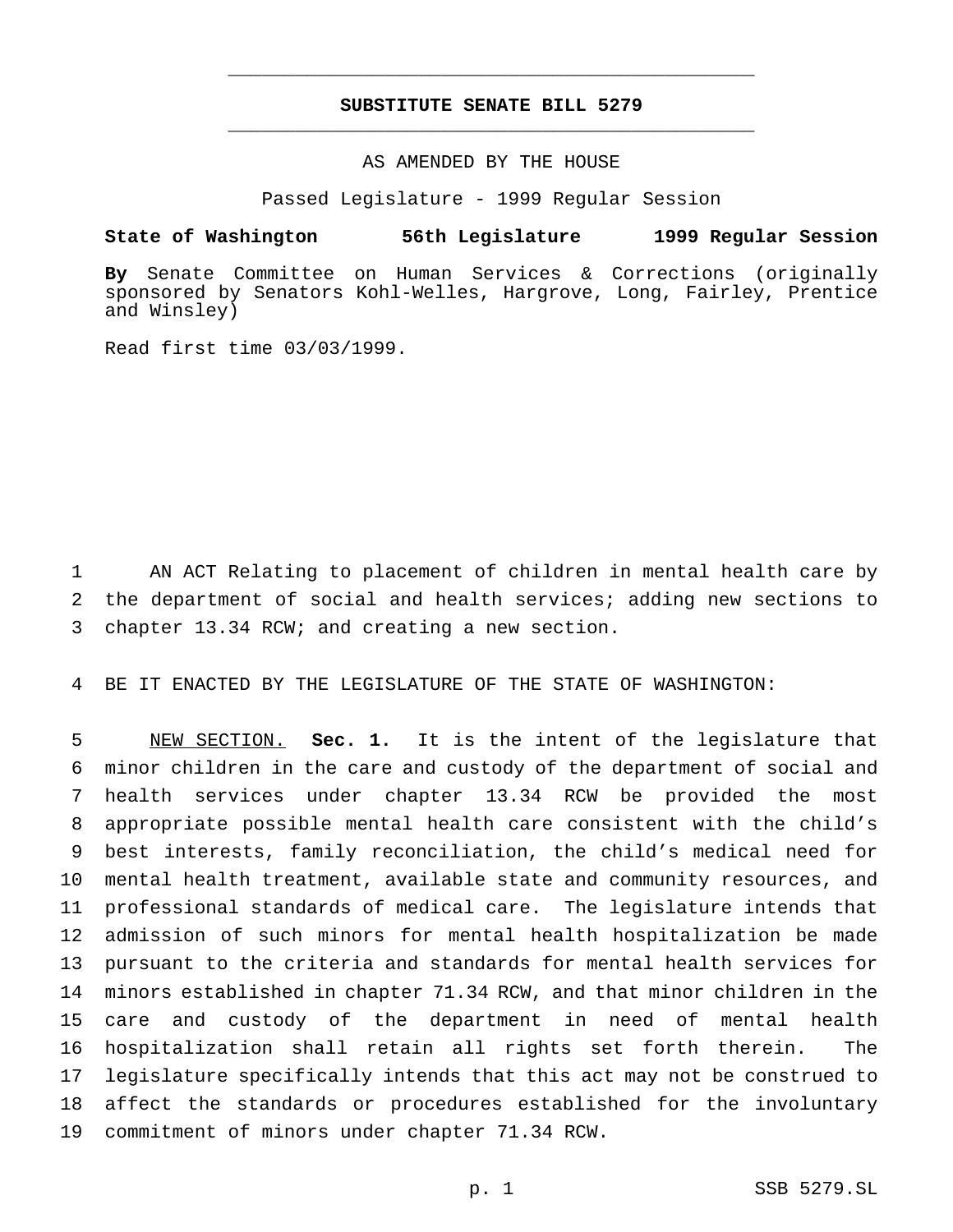NEW SECTION. **Sec. 2.** A new section is added to chapter 13.34 RCW to read as follows:

 The department shall obtain the prior consent of a child's parent, legal guardian, or legal custodian before a dependent child is admitted into an inpatient mental health treatment facility. If the child's parent, legal guardian, or legal custodian is unavailable or does not agree with the proposed admission, the department shall request a hearing and provide notice to all interested parties to seek prior approval of the juvenile court before such admission. In the event that an emergent situation creating a risk of substantial harm to the health and welfare of a child in the custody of the department does not allow time for the department to obtain prior approval or to request a court hearing before consenting to the admission of the child into an inpatient mental health hospital, the department shall seek court approval by requesting that a hearing be set on the first available court date.

 NEW SECTION. **Sec. 3.** A new section is added to chapter 13.34 RCW to read as follows:

 A dependent child who is admitted to an inpatient mental health facility shall be placed in a facility, with available treatment space, that is closest to the family home, unless the department, in consultation with the admitting authority finds that admission in the facility closest to the child's home would jeopardize the health or safety of the child.

 NEW SECTION. **Sec. 4.** A new section is added to chapter 13.34 RCW to read as follows:

 For minors who cannot consent to the release of their records with the department because they are not old enough to consent to treatment, or, if old enough, lack the capacity to consent, or if the minor is receiving treatment involuntarily with a provider the department has authorized to provide mental health treatment under section 2 of this act, the department shall disclose, upon the treating physician's request, all relevant records, including the minor's passport, in the department's possession that the treating physician determines contain information required for treatment of the minor. The treating physician shall maintain all records received from the department in a manner that distinguishes the records from any other records in the